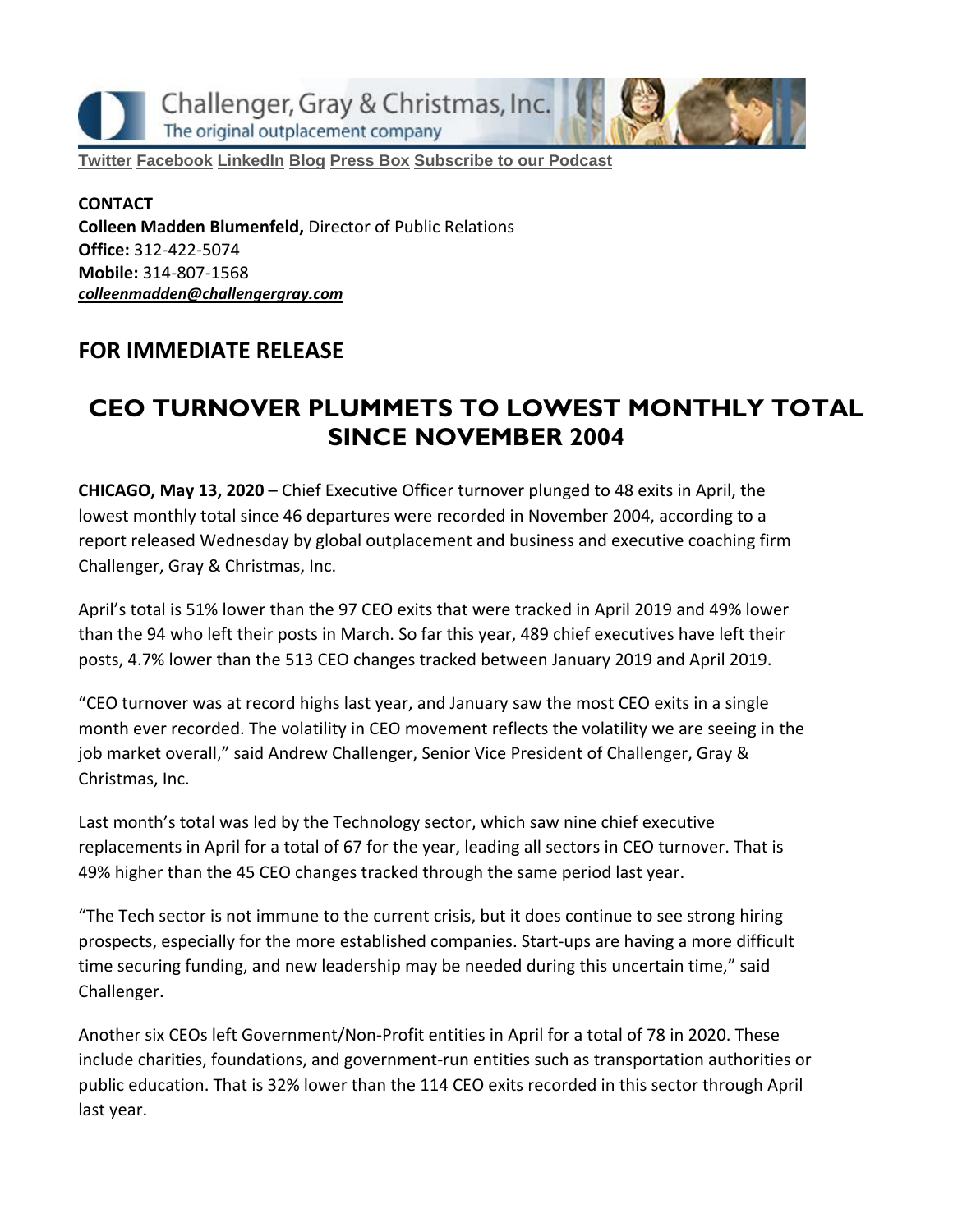Four CEOs left Entertainment/Leisure companies, which have been the hardest hit by COVID-19 thus far. Thirty-two CEOs have left companies in this industry, 78% higher than the 18 who left Entertainment/Leisure companies through April 2019.

"The damage COVID-19 is doing to the economy has begun to spread beyond the initial shock due to the shutdowns. We'll likely see a second wave of layoffs, but it is far from certain how the economy will react. Companies appear to be holding on to their leaders right now to weather the current storm, at least for the short term," said Challenger.

While CEOs are retaining their jobs, many high-profile CEOs are reportedly taking no or reduced salaries during this time. These include the leaders of Airbnb, which recently announced it would lay off 1,900 workers. The CEOs of General Electric and GE Aviation also took reduced pay amid furloughs and layoffs.

"This move is largely symbolic, but is an effort to show solidarity with rank-and-file employees who may be currently furloughed or laid off," said Challenger.

The majority of CEOs (120) "stepped down" this year, meaning they will stay with the company in some capacity, usually as a Board Member or Chairperson. Another 105 retired from their positions. Seventy reportedly resigned from their positions, while 55 saw their interim periods end.

After three months of ten-plus years of average tenure for exiting CEOs, April's tenure fell to 6.8 years. That equals the previous lowest average tenure recorded in July 2012.

# # #

*NEW: Challenger will now report on replacement data each month. Please see tables on the last page of this report.*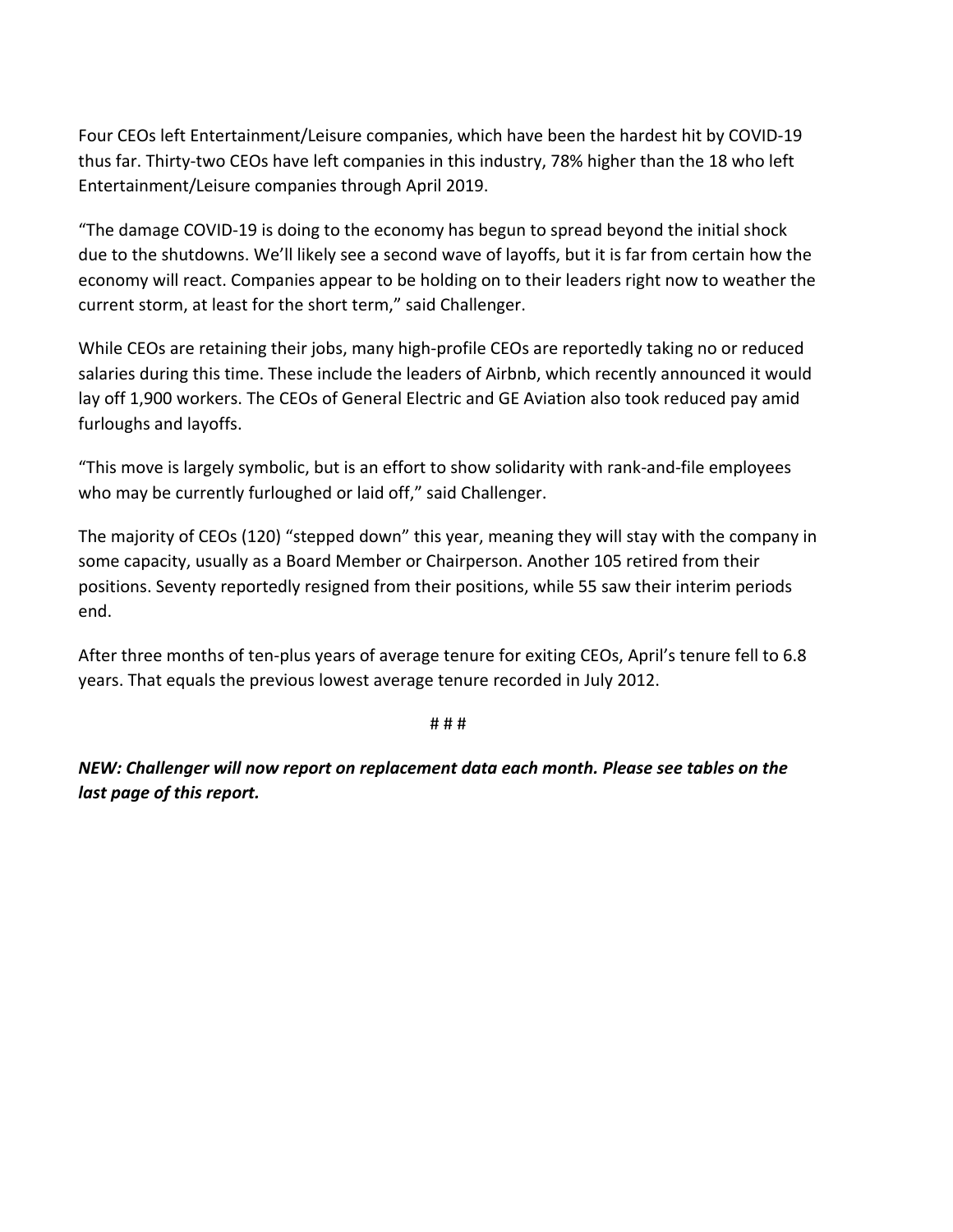#### **CHALLENGER CEO REPORT CEO DEPARTURES**

#### **By Month**

| <b>Month</b>    | 2020 | 2019  | 2018  | 2017  | 2016  | 2015  | 2014  | 2013  | 2012  | 2011  | 2010  | 2009  | 2008  |
|-----------------|------|-------|-------|-------|-------|-------|-------|-------|-------|-------|-------|-------|-------|
| January         | 219  | 157   | 132   | 128   | 131   | 110   | 131   | 113   | 123   | 96    | 89    | 113   | 134   |
| <b>February</b> | 128  | 124   | 113   | 72    | 87    | 94    | 112   | 110   | 104   | 92    | 132   | 82    | 114   |
| <b>March</b>    | 94   | 135   | 96    | 101   | 101   | 95    | 123   | 86    | 94    | 99    | 119   | 114   | 123   |
| <b>April</b>    | 48   | 97    | 109   | 91    | 108   | 97    | 94    | 94    | 90    | 103   | 101   | 78    | 112   |
| <b>May</b>      |      | 114   | 91    | 80    | 100   | 90    | 98    | 104   | 99    | 103   | 125   | 115   | 115   |
| June            |      | 99    | 90    | 95    | 97    | 102   | 103   | 94    | 99    | 113   | 107   | 105   | 126   |
| July            |      | 124   | 94    | 102   | 92    | 128   | 105   | 128   | 83    | 104   | 88    | 126   | 124   |
| August          |      | 159   | 154   | 96    | 109   | 107   | 119   | 113   | 104   | 104   | 95    | 101   | 144   |
| September       |      | 151   | 148   | 101   | 119   | 104   | 124   | 107   | 95    | 108   | 111   | 105   | 140   |
| <b>October</b>  |      | 172   | 149   | 105   | 99    | 94    | 122   | 104   | 108   | 91    | 81    | 89    | 125   |
| <b>November</b> |      | 148   | 147   | 94    | 106   | 86    | 103   | 94    | 112   | 82    | 79    | 94    | 104   |
| <b>December</b> |      | 160   | 129   | 95    | 99    | 114   | 107   | 99    | 103   | 83    | 107   | 105   | 123   |
| <b>TOTAL</b>    | 489  | 1,640 | 1,452 | 1,160 | 1,248 | 1,221 | 1,341 | 1,246 | 1,214 | 1,178 | 1,234 | 1,227 | 1,484 |

# **Company Type, YTD 2020**

Private/Government/Non-Profit 404 Public 85

|               | <b>Announced CEO Departures from</b> |
|---------------|--------------------------------------|
| <b>Month</b>  | <b>Fortune 1000 Companies</b>        |
| $Jan-19$      | 4                                    |
| Feb-19        | 9                                    |
| $Mar-19$      | 9                                    |
| Apr-19        | 5                                    |
| May-19        | $\overline{2}$                       |
| Jun-19        | 4                                    |
| Jul-19        | 8                                    |
| Aug-19        | 10                                   |
| Sep-19        | 8                                    |
| $Oct-19$      | 5                                    |
| <b>Nov-19</b> | 14                                   |
| $Dec-19$      | 10                                   |
| $Jan-20$      | 6                                    |
| $Feb-20$      | 4                                    |
| Mar-20        | 6                                    |
| Apr-20        | 3                                    |

#### **Annual CEO Turnover by Company Type**

| Year                    | 2010 | 2011 | 2012 | 2013 | 2014 | 2015 | 2016 | 2017 | 2018 | 2019            |
|-------------------------|------|------|------|------|------|------|------|------|------|-----------------|
| <b>CEO Turnover at</b>  |      |      |      |      |      |      |      |      |      |                 |
| <b>Public Companies</b> | 278  | 296  | 266  | 249  | 278  | 254  | 230  | 230  | 262  | 21 <sup>2</sup> |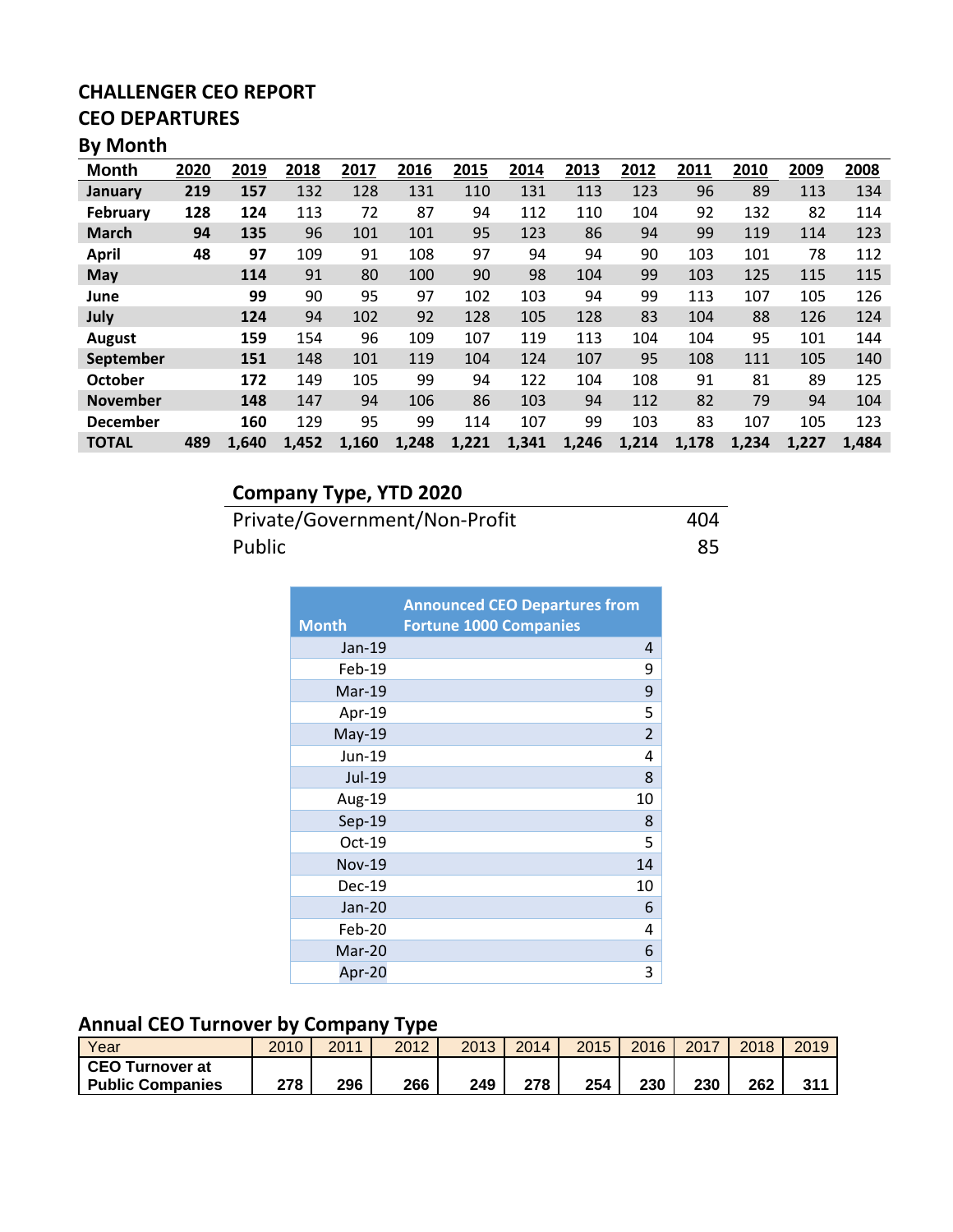#### **CHALLENGER CEO REPORT**

# **By Industry**

|                              | 19-Apr                  | 20-Mar         | 20-Apr         | <b>Year to Date</b><br>2019 | <b>Year to Date</b><br>2020 |
|------------------------------|-------------------------|----------------|----------------|-----------------------------|-----------------------------|
| Aerospace/Defense            |                         | $\overline{3}$ |                | 6                           | $\overline{7}$              |
| <b>Apparel</b>               |                         | $\mathbf{1}$   |                | $\mathbf{1}$                | 4                           |
| <b>Automotive</b>            | $\mathbf{1}$            | $\mathbf{1}$   | $\mathbf{1}$   | 6                           | 5                           |
| <b>Cannabis</b>              |                         |                |                | $\overline{2}$              | 3                           |
| <b>Chemical</b>              |                         |                |                | $\mathbf 0$                 | $\overline{2}$              |
| <b>Commodities</b>           |                         |                |                | $\pmb{0}$                   | $\pmb{0}$                   |
| <b>Construction</b>          | $\mathbf{1}$            | $\mathbf{1}$   | $\mathbf{1}$   | 4                           | $\overline{\mathbf{3}}$     |
| <b>Consumer Products</b>     | 1                       | $\mathbf{1}$   |                | 8                           | $\boldsymbol{9}$            |
| <b>Electronics</b>           |                         |                |                | $\mathbf 0$                 | $\overline{2}$              |
| <b>Energy</b>                | 7                       | 4              | $\overline{2}$ | 21                          | 11                          |
| <b>Entertainment/Leisure</b> | 3                       | 9              | $\overline{4}$ | 18                          | 32                          |
| <b>Financial</b>             | 8                       | 4              | $\mathbf{1}$   | 45                          | 27                          |
| <b>FinTech</b>               | $\mathbf{1}$            | 3              | $\mathbf{1}$   | $\overline{2}$              | 5                           |
| Food                         | 5                       | 5              |                | 19                          | 12                          |
| <b>Government/Non-Profit</b> | 19                      | 9              | 6              | 114                         | 78                          |
| <b>Health Care/Products</b>  | 14                      | 8              | 3              | 55                          | 41                          |
| <b>Hospitals</b>             | 5                       | 13             | 3              | 26                          | 46                          |
| <b>Industrial Goods</b>      | 4                       | $\overline{2}$ | 3              | 29                          | 18                          |
| <b>Insurance</b>             | $\mathbf{1}$            | 3              | $\mathbf{1}$   | 6                           | $\boldsymbol{6}$            |
| <b>Legal</b>                 |                         | $\mathbf{1}$   |                | $\overline{2}$              | 4                           |
| <b>Media</b>                 | $\overline{\mathbf{4}}$ | $\overline{2}$ |                | $\overline{7}$              | $\overline{9}$              |
| Pharmaceutical               | $\overline{2}$          | $\overline{2}$ | 3              | 22                          | 13                          |
| <b>Real Estate</b>           |                         | $\mathbf{1}$   | $\overline{2}$ | 11                          | 5                           |
| <b>Retail</b>                | 4                       | 5              |                | 18                          | 16                          |
| <b>Services</b>              | 4                       | 5              | 3              | 35                          | 38                          |
| <b>Technology</b>            | 11                      | $\overline{7}$ | 9              | 45                          | 67                          |
| <b>Telecommunications</b>    |                         |                | $\mathbf{1}$   | $\mathbf{1}$                | $\overline{4}$              |
| <b>Transportation</b>        | $\overline{2}$          | $\overline{3}$ | $\overline{2}$ | 8                           | 13                          |
| <b>Utility</b>               |                         | $\mathbf{1}$   | $\overline{2}$ | $\overline{2}$              | 9                           |
| <b>TOTAL</b>                 | 97                      | 94             | 48             | 513                         | 489                         |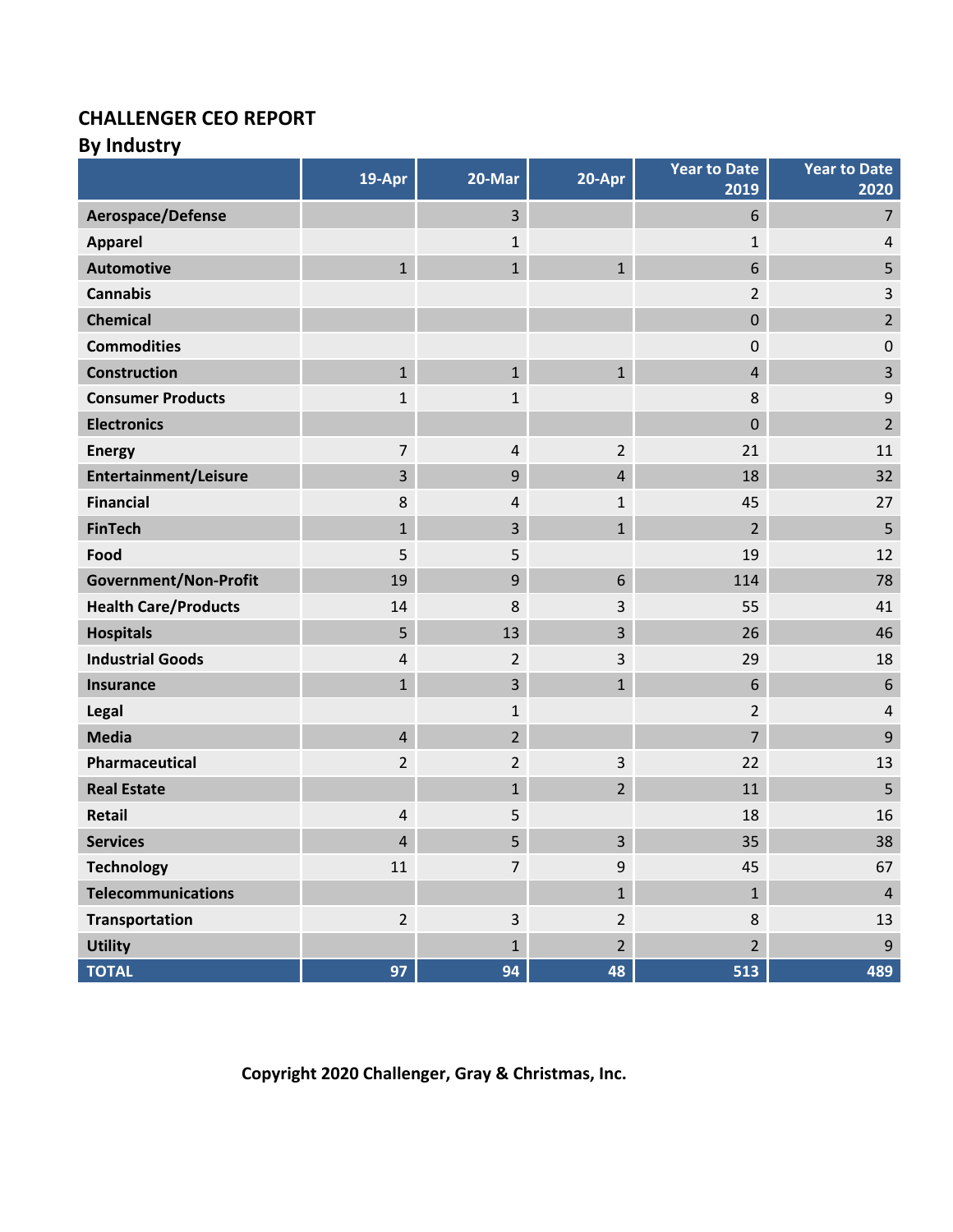#### **CHALLENGER CEO REPORT By State**

| <b>EAST</b>          | <b>APRIL</b>   | <b>YTD 2020</b>         | <b>YTD 2019</b> |
|----------------------|----------------|-------------------------|-----------------|
| <b>Connecticut</b>   |                | 6                       | 10              |
| <b>Delaware</b>      |                | 4                       | $\overline{2}$  |
| Dist. of Columbia    |                | 3                       | 6               |
| <b>Maine</b>         |                | $\mathbf{1}$            | $\mathbf{1}$    |
| <b>Maryland</b>      | $\mathbf{1}$   | 3                       | 6               |
| <b>Massachusetts</b> |                | 25                      | 24              |
| <b>New Hampshire</b> |                | $\overline{2}$          | 0               |
| <b>New Jersey</b>    |                | 13                      | 3               |
| <b>New York</b>      |                | 33                      | 28              |
| Pennsylvania         | $\mathbf{1}$   | 16                      | 20              |
| <b>Rhode Island</b>  |                | $\mathbf{1}$            | $\mathbf{1}$    |
| Vermont              |                | $\mathbf 0$             | $\mathbf 0$     |
|                      |                |                         |                 |
|                      | $\overline{2}$ | 107                     | 101             |
|                      |                |                         |                 |
| <b>MIDWEST</b>       | <b>APRIL</b>   | <b>YTD 2020</b>         | <b>YTD 2019</b> |
| <b>Illinois</b>      | 3              | 19                      | 20              |
| Indiana              | $\overline{2}$ | $\overline{\mathbf{z}}$ | 10              |
| lowa                 |                | 5                       | $\overline{2}$  |
| <b>Kansas</b>        |                | 5                       | 6               |
| Michigan             | 3              | 8                       | 4               |
| Minnesota            | $\overline{2}$ | 10                      | 17              |
| <b>Missouri</b>      |                | 14                      | 16              |
| <b>Nebraska</b>      |                | $\mathbf{0}$            | $\overline{2}$  |
| Ohio                 |                | 12                      | 23              |
| Wisconsin            |                | 11                      | 9               |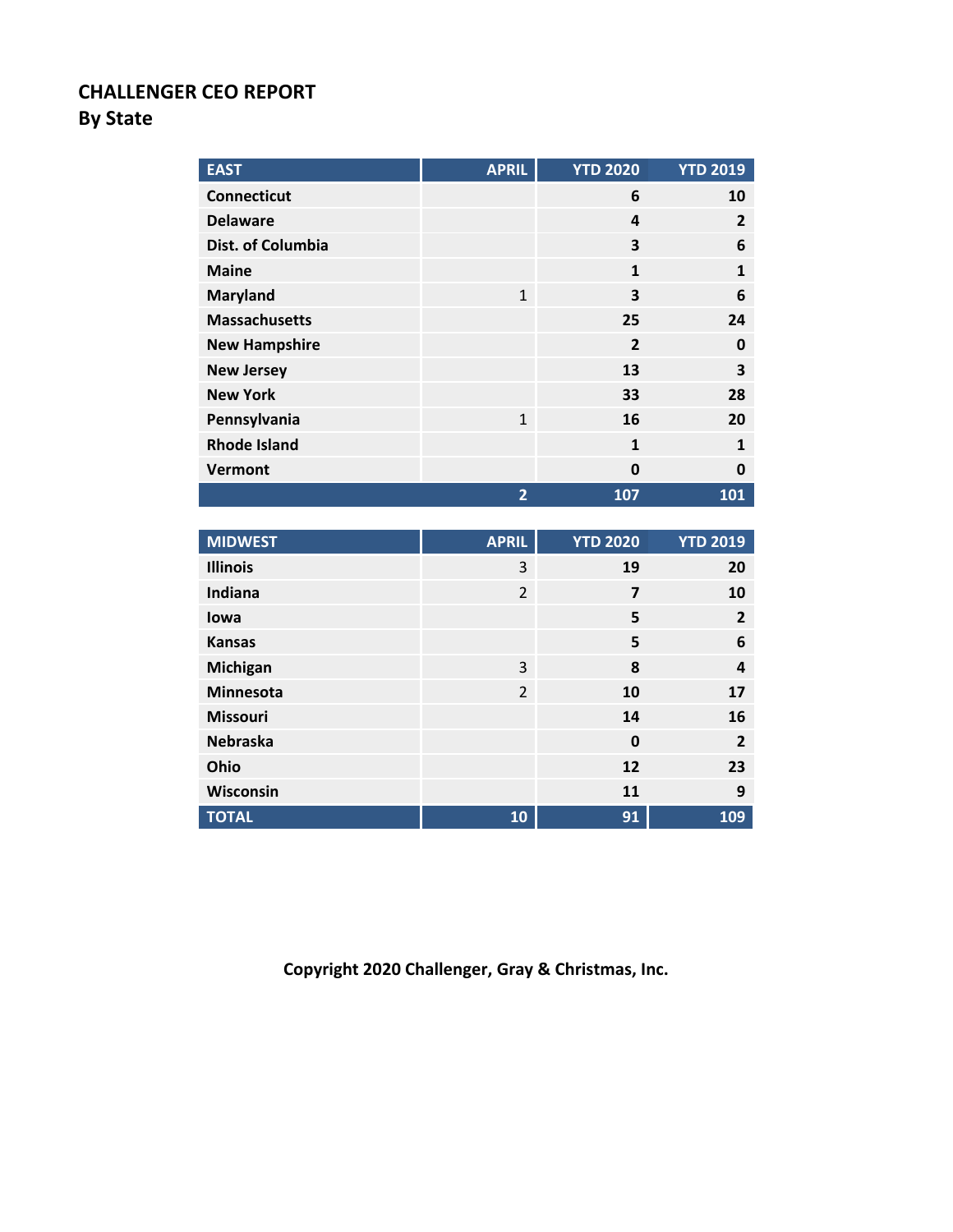## **CHALLENGER CEO REPORT By State**

| <b>WEST</b>                       | <b>APRIL</b>        | <b>YTD 2020</b>         | <b>YTD 2019</b>         |
|-----------------------------------|---------------------|-------------------------|-------------------------|
| <b>Alaska</b>                     |                     | 1                       | 0                       |
| <b>Arizona</b>                    |                     | 8                       | 16                      |
| <b>California</b>                 | 12                  | 77                      | 62                      |
| Colorado                          | $\overline{2}$      | 13                      | 18                      |
| <b>Hawaii</b>                     | $\overline{1}$      | 4                       | 1                       |
| Idaho                             | $\mathbf{1}$        | 6                       | 4                       |
| <b>Montana</b>                    |                     | 0                       | $\overline{2}$          |
| <b>Nevada</b>                     |                     | 5                       | 4                       |
| <b>New Mexico</b>                 |                     | 6                       | $\mathbf{1}$            |
| <b>North Dakota</b>               |                     | $\mathbf 0$             | $\mathbf{1}$            |
| <b>Oklahoma</b>                   | $\mathbf{1}$        | 5                       | 4                       |
| Oregon                            |                     | 5                       | $\overline{\mathbf{z}}$ |
| <b>South Dakota</b>               |                     | $\mathbf{1}$            | $\overline{2}$          |
| <b>Texas</b>                      | 5                   | 37                      | 45                      |
| Utah                              |                     | $\overline{2}$          | $\mathbf{1}$            |
| Washington                        | $\overline{2}$      | 11                      | 14                      |
| Wyoming                           |                     | $\mathbf{1}$            | 1                       |
| <b>TOTAL</b>                      | 24                  | 182                     | 183                     |
| <b>SOUTH</b>                      | <b>APRIL</b>        | <b>YTD 2020</b>         | <b>YTD 2019</b>         |
| <b>Alabama</b>                    | $\overline{1}$      | 8                       | 5                       |
|                                   |                     |                         |                         |
| <b>Arkansas</b><br><b>Florida</b> | $\overline{1}$      | $\mathbf{1}$<br>30      | $\mathbf 0$<br>34       |
|                                   | 5<br>$\overline{1}$ | 13                      | $\overline{7}$          |
| Georgia<br>Kentucky               |                     | 6                       |                         |
| Louisiana                         |                     | 4                       | 4<br>6                  |
| Mississippi                       |                     | $\mathbf{0}$            | $\overline{2}$          |
| N. Carolina                       | $\mathbf{1}$        | 13                      | 11                      |
| S. Carolina                       | $\mathbf{1}$        | 7                       | 5                       |
| <b>Tennessee</b>                  | $\mathbf{1}$        | 17                      | 23                      |
| Virginia                          | $\overline{1}$      | 9                       | 21                      |
| <b>West Virginia</b>              |                     | $\overline{\mathbf{1}}$ | $\overline{2}$          |
| <b>TOTAL</b>                      | 12                  | 109                     | 120                     |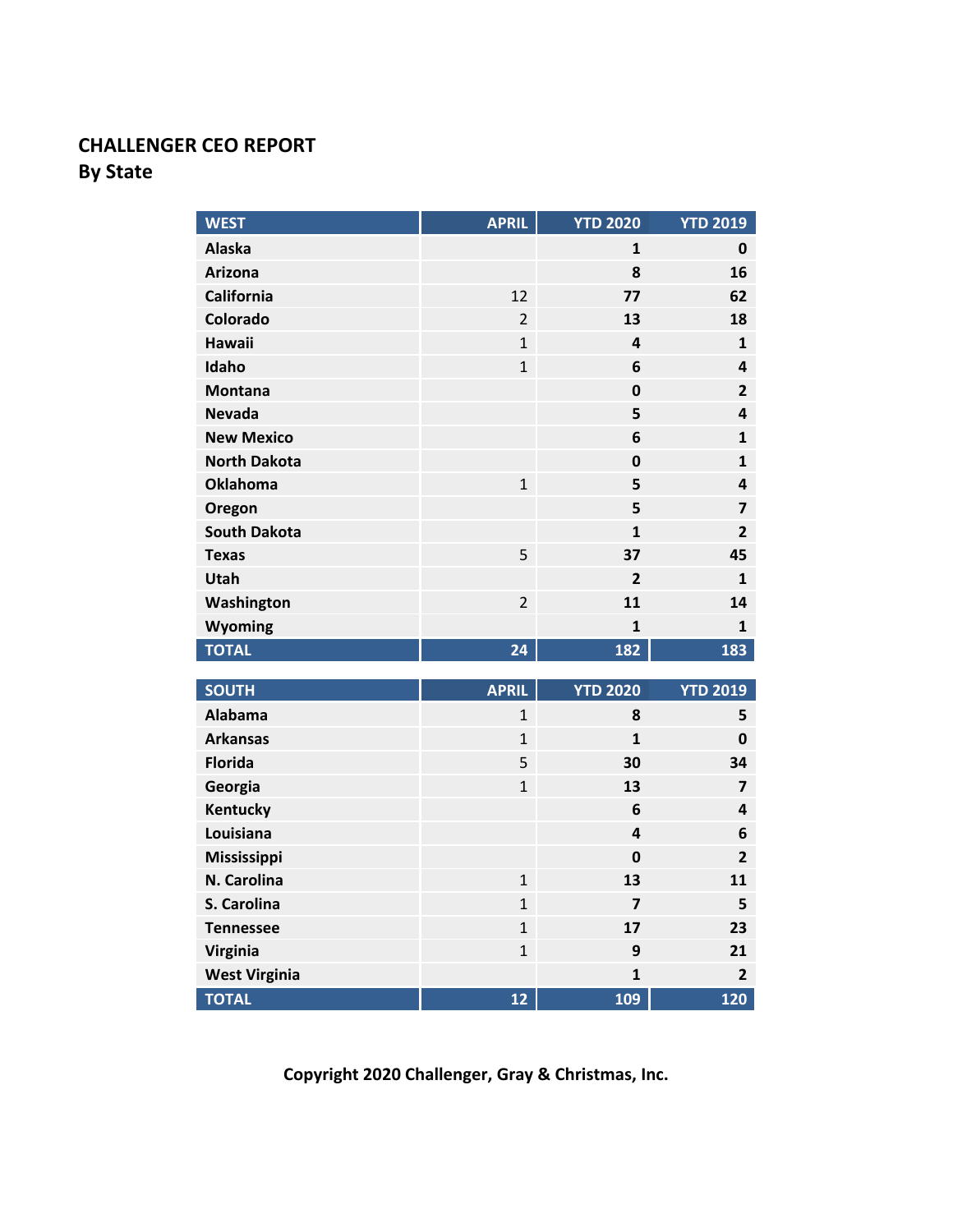## **CEO DEPARTURES**

#### **By Reason**

| <b>Reason</b>                          | <b>April</b> | <b>YTD</b>     |
|----------------------------------------|--------------|----------------|
| Stepped down                           | 15           | 120            |
| Retired                                | 9            | 105            |
| No reason given                        | 5            | 57             |
| Interim period over                    | 3            | 50             |
| New opportunity                        | 5            | 33             |
| Resigned                               | 3            | 70             |
| New position within company            | 1            | 4              |
| Acquisition/merger                     |              | 10             |
| Deceased                               |              | 7              |
| Scandal                                |              | 8              |
| Relocation                             |              | 2              |
| Allegations of professional misconduct |              | 1              |
| <b>Financial losses</b>                |              | 1              |
| Personal reasons                       | 3            | 6              |
| Terminated                             |              | 5              |
| Differences with Board                 | 1            | 2              |
| Bankruptcy                             |              | 3              |
| Leadership restructuring               |              | 1              |
| Contract expired                       |              | 2              |
| <b>Economic conditions</b>             | 2            | $\overline{2}$ |

# **Average Age, Tenure**

|                 | Age  |      |      | <b>Tenure</b> |
|-----------------|------|------|------|---------------|
|                 | 2020 | 2019 | 2020 | 2019          |
| January         | 55.7 | 60.7 | 10.6 | 11.6          |
| <b>February</b> | 53.3 | 57.1 | 10.3 | 11.4          |
| <b>March</b>    | 53.0 | 57.6 | 10.0 | 11.2          |
| <b>April</b>    | 53.4 | 60   | 6.8  | 8.8           |
| <b>May</b>      |      | 61.4 |      | 11.1          |
| June            |      | 61.6 |      | 8.7           |
| July            |      | 59.2 |      | 9             |
| <b>August</b>   |      | 68.5 |      | 10.6          |
| September       |      | 58.9 |      | 8.8           |
| <b>October</b>  |      | 53.3 |      | 10.7          |
| <b>November</b> |      | 53.2 |      | 9.4           |
| <b>December</b> |      | 57.2 |      | 11.5          |